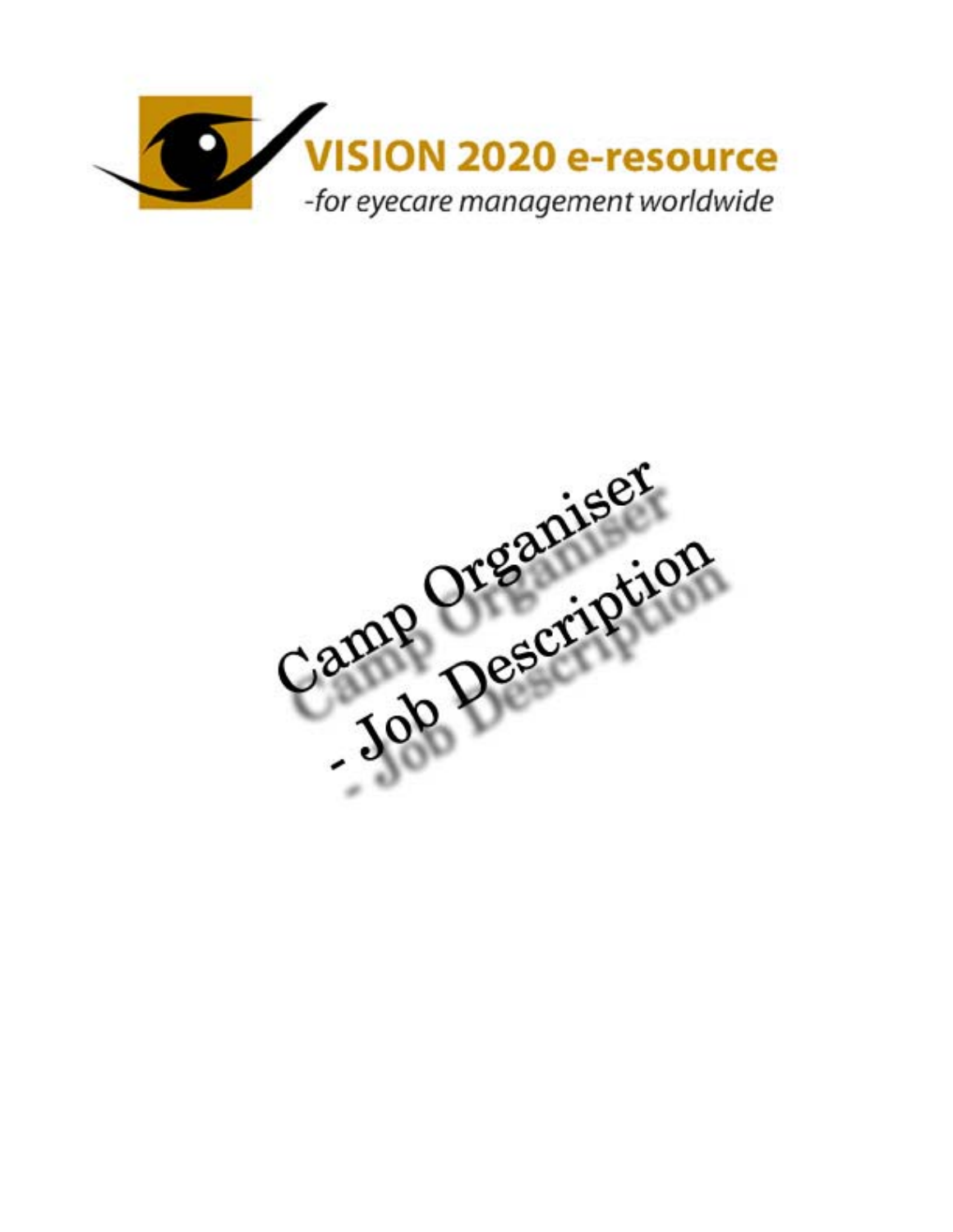

# **Camp Organiser Job Description**

|                                                                                    | <b>Job Title:</b> Camp Organiser<br><b>Working Hours: Undefined</b>                     |
|------------------------------------------------------------------------------------|-----------------------------------------------------------------------------------------|
|                                                                                    | <b>Location:</b> Camp Office<br><b>Reports To: Manager - Outreach</b>                   |
|                                                                                    | <b>Department:</b> Camp                                                                 |
| <b>Prime Job:</b>                                                                  |                                                                                         |
| To plan and organize community outreach program in a defined area towards creating |                                                                                         |
| awareness in the community and clearing the backlog of blindness                   |                                                                                         |
| <b>Main Responsibilities:</b>                                                      |                                                                                         |
|                                                                                    | 1. Planning and Targeting                                                               |
|                                                                                    | 2. Taking care of pre-camp, camp day, post-camp and follow up activities in association |
|                                                                                    | with community based social service organization (camp sponsor) clinical and non-       |
|                                                                                    | clinical staff of Aravind Eye Care Systems.                                             |
|                                                                                    | 3. To participate and help in Performance Appraisal activity.                           |
|                                                                                    | 4. To create awareness about eye diseases and facilities provided by Aravind Eye Care   |
|                                                                                    | Systems.                                                                                |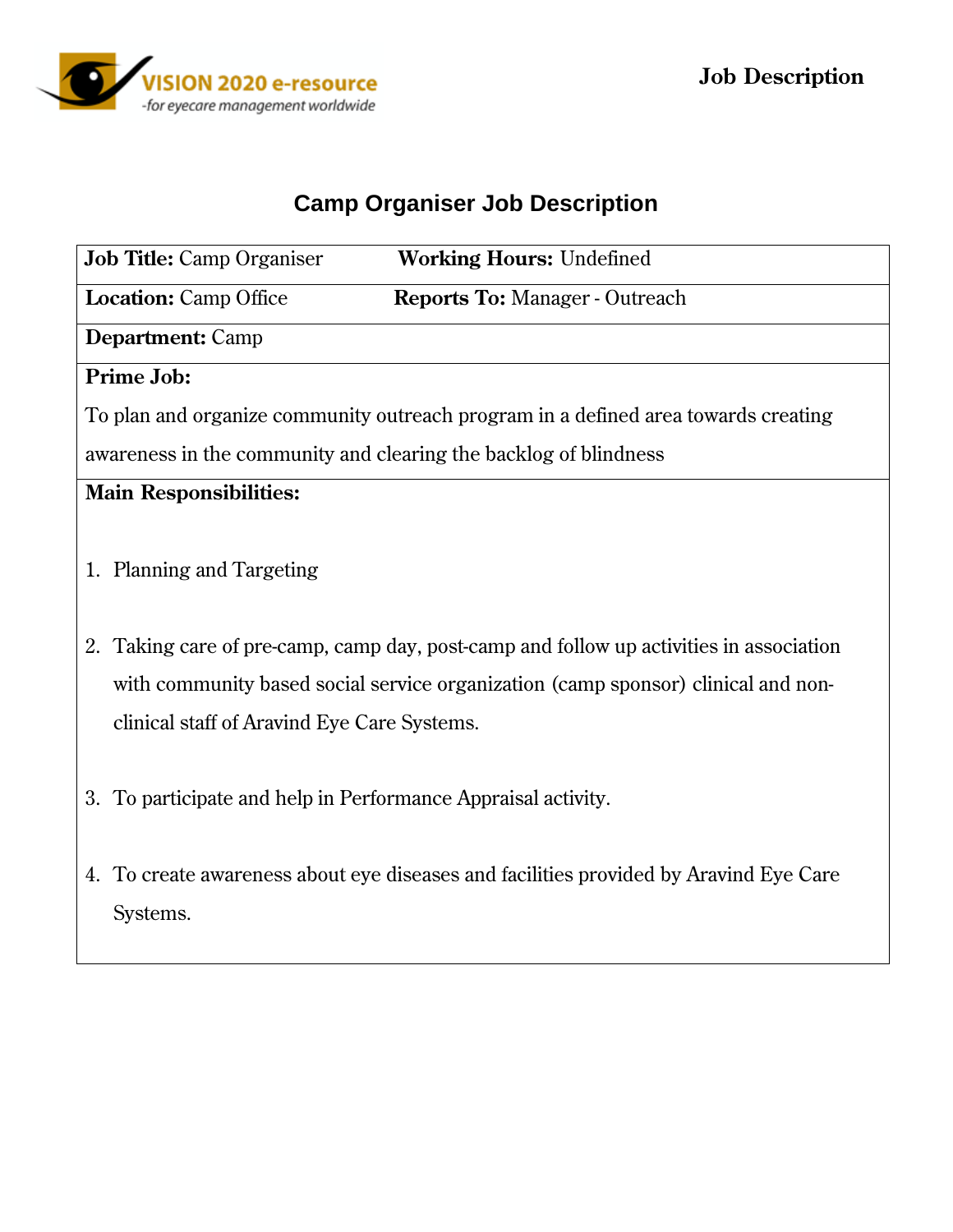

## **Key Task**

#### **1. Planning & Targeting**

- 1.1 Analyzing the strengths and weakness of the potential sponsors, population, prevalence of blindness, previous years experience to decide a target of cataract surgeries through certain no. of camps in every year.
- 1.2 Drawing an action plan and present in annual plan meeting.
- 1.3 Ensuring micro level planning to compensate the decrease in the performance as per the proportionate target in the ensuring month.

#### **2. Pre-camp, camp day and post-camp activities:**

- 2.1 Identifying the right sponsor.
- 2.2 Motivating the sponsor and fixing the date for the camp.
- 2.3 Reporting to the camp manager regarding the camp fixing.
- 2.4 Giving information regarding camp through requisition form and send the confirmation letter through manager.
- 2.5 Assisting the camp sponsor for the camp planning and publicity.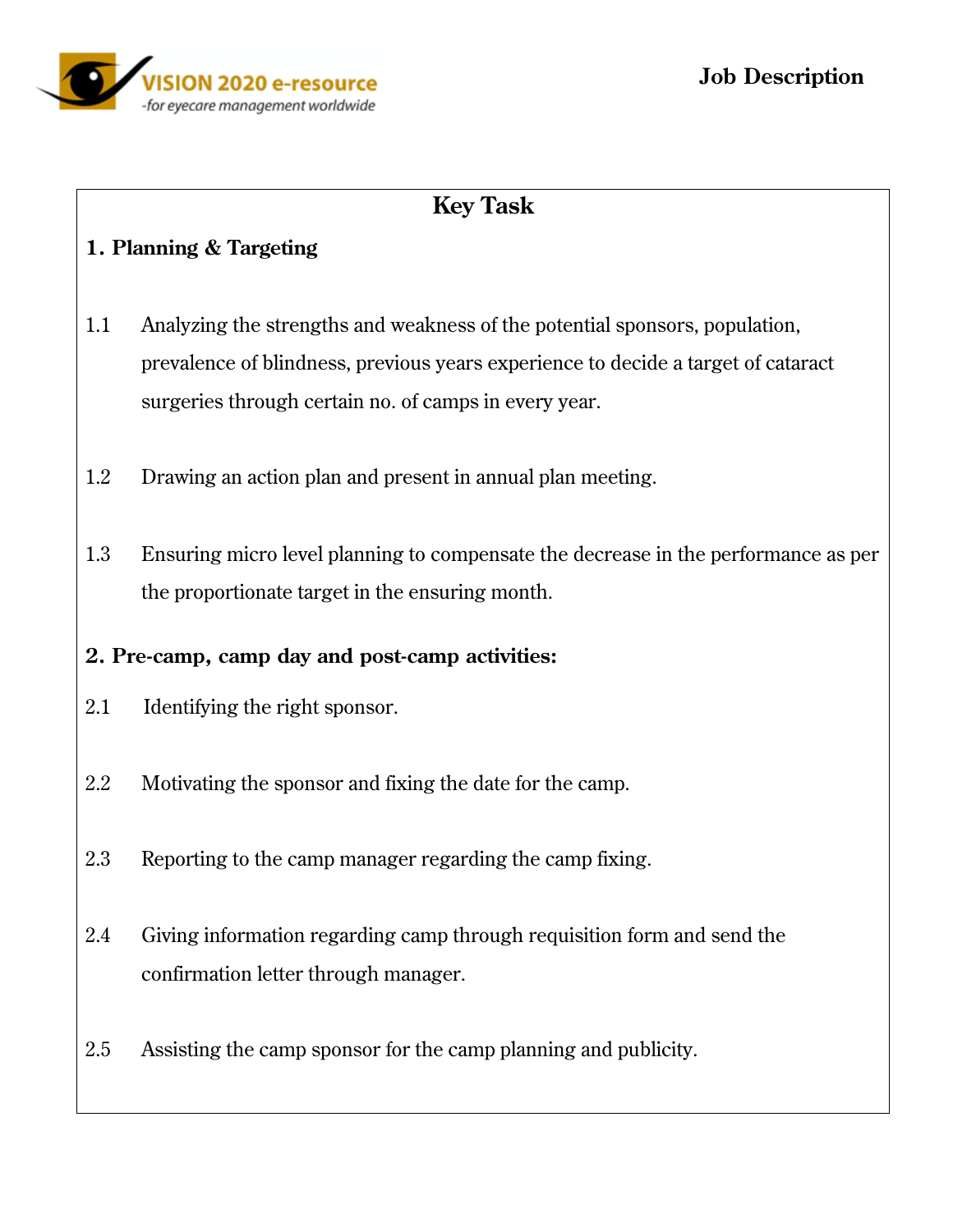

- 2.6 Confirming the medical team and required materials needed for the camp.
- 2.7 On camp date making arrangements for the camp site and coordinate between sponsor, medical team and patients.
- 2.8 Arranging transportation to the camp site and ensuring safety of all the team members.
- 2.9 Arranging food facilities for the medical team as well as the patients.
- 2.10 Arranging food facility for the patients.
- 2.10 Informing the Camp Manger about the no. of In-patients coming from the camp to make arrangements regarding accommodation and food.
- 2.11 Taking responsibility in bringing patient from camp site to the hospital.
- 2.12 Informing the sponsor about the arrival of the patients to the hospital.
- 2.13 Visit the patients in ward regarding their status of surgery.
- 2.14 Taking responsibility in discharging patients to their place through proper transportation.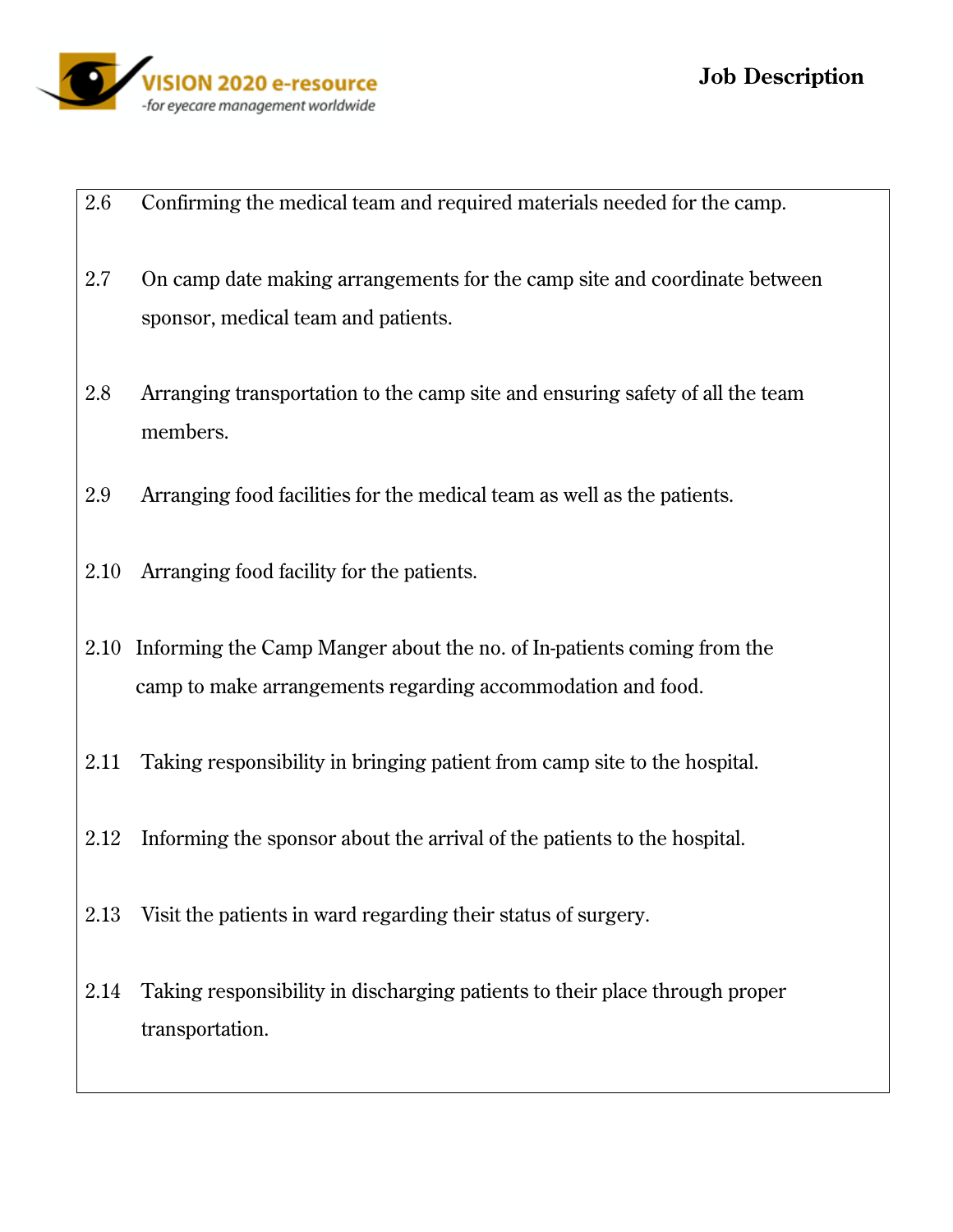

- 2.15 Informing the sponsor about discharge and the name of pending patients.
- 2.16 Taking responsibility in informing & handing over the expired patient to their concerned family members & to the sponsor's during the stay at the hospital.
- 2.17 Informing the sponsor regarding review camps to be held at their camp site to make necessary arrangements.
- 2.18 Participating in the Sponsor's Day

### **3. Performance Appraisal:**

- 3.1 Attending camp office on every Monday to report the details of last weeks camps and current weeks estimated work load.
- 3.2 Analyzing the factors, which have influenced the outcome of previous week camp and present in the weekly meetings.
- 3.3 Responsible in making sure that the proportionate target is achieved every month.
- 3.4 Adhering to the revised eye camp policy.